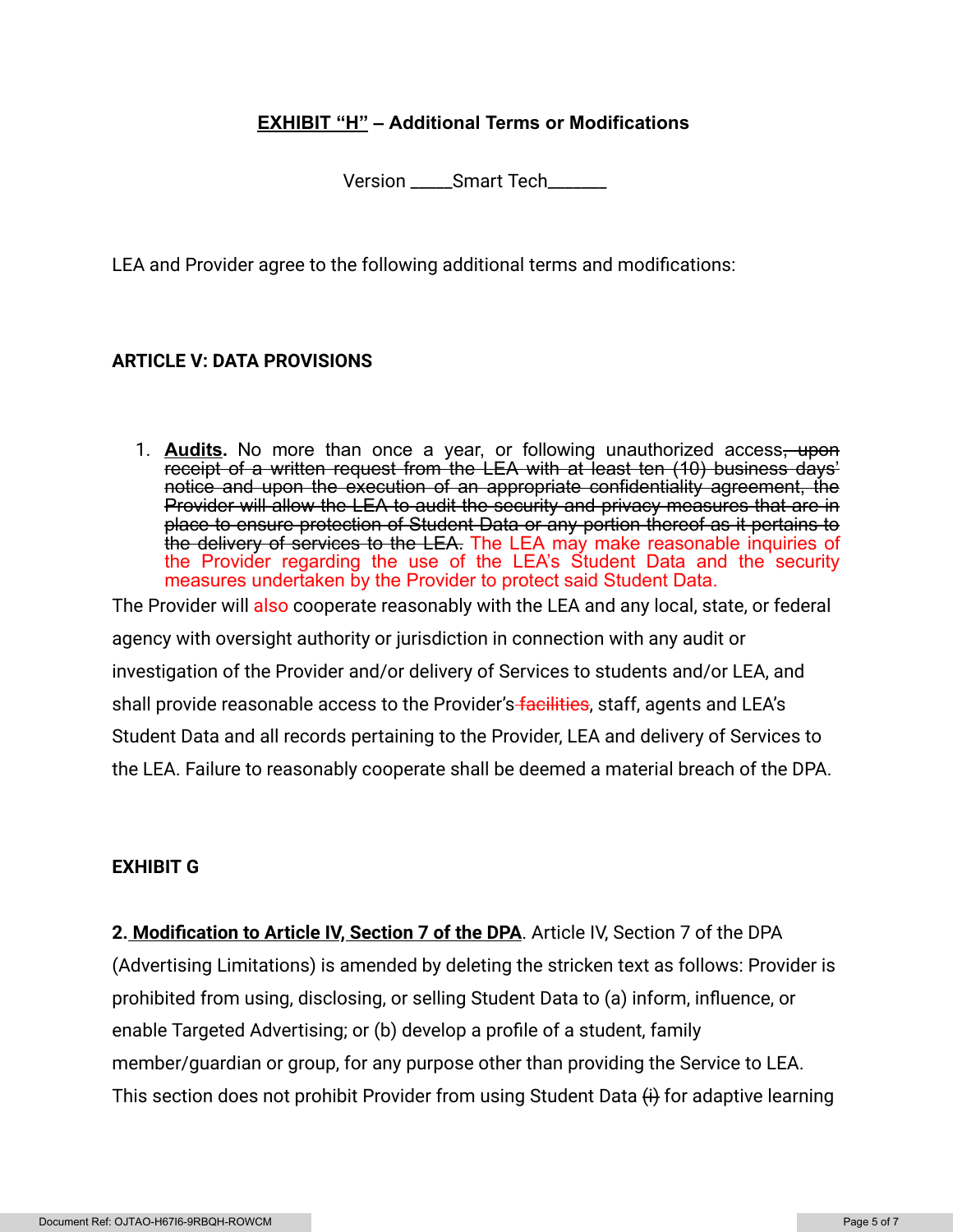or customized student learning (including generating personalized learning recommendations); to provide notices to account holders, within the Service, about features, updates or new features of the Service, that do not carry an additional cost; or (ii) to make product recommendations to teachers or LEA employees; or (iii) to notify account holders about new education product updates, features, or services or from otherwise using Student Data as permitted in this DPA and its accompanying exhibits.